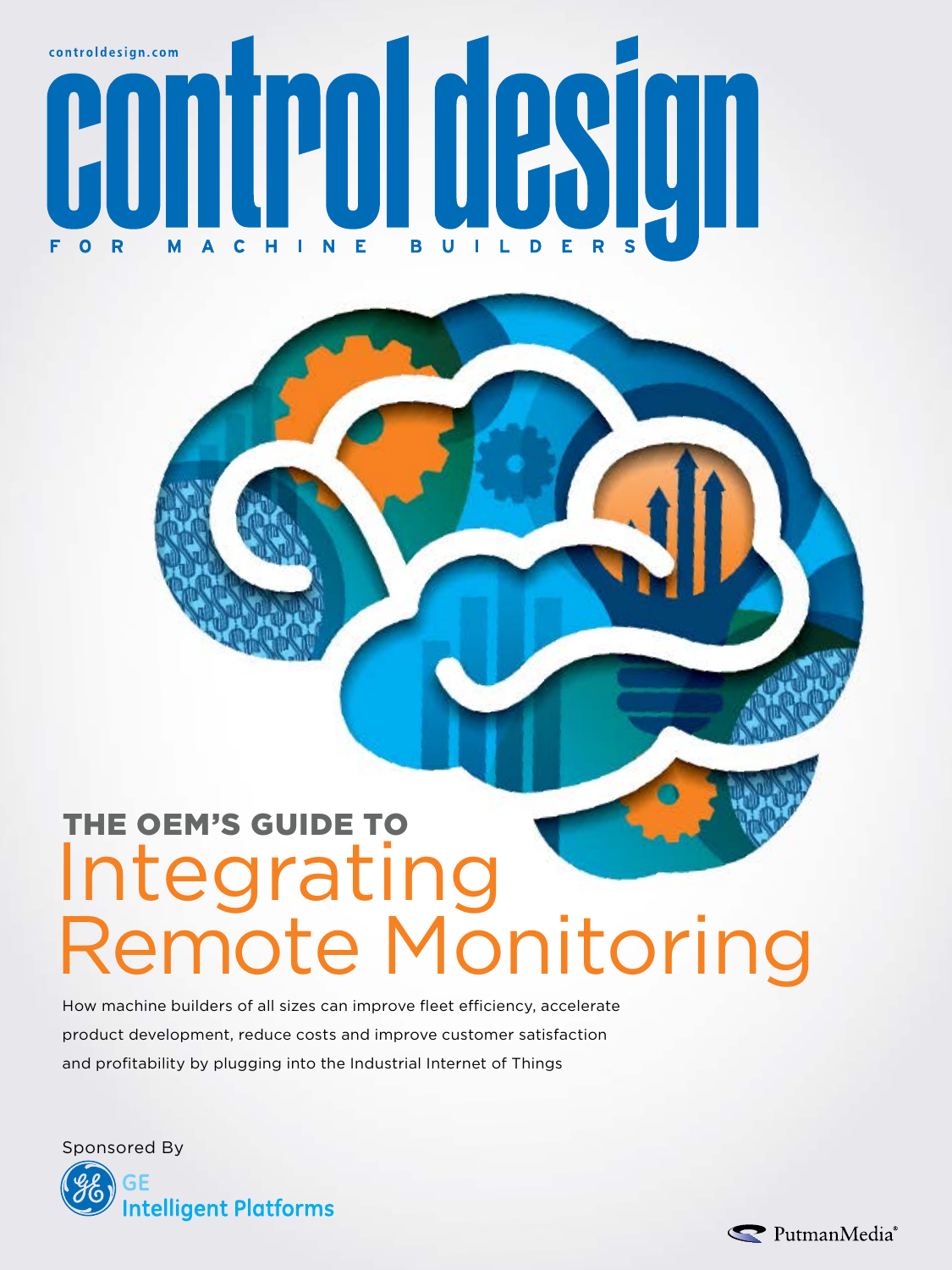

## Table of Contents

#### End user challenge = OEM opportunity

Massive demographic and technological shifts are challenging manufacturers to do more with less while squeezing every ounce of efficiency and profitability out of their operations. These same trends are providing a unique opportunity for smart OEMs to provide higher levels of service, quality and expertise—all while creating new revenue channels through the integration of remote monitoring. Many small to midsized OEMs believe it is beyond their capability or expertise to offer advanced remote monitoring and predictive maintenance services on their machines. In fact, the confluence of plug-andplay connected field monitoring equipment, secure internet-enabled cloud computing, simple data

analysis tools, and subscription-based monitoring services has put this crucial capability within reach of all machine builders who have the desire to provide this valuable and profitable service.

In this Special Report, we will provide an overview of remote monitoring and explain how even the smallest OEM can improve performance, fast-track machine development, reduce costs, and increase revenues and customer satisfaction by integrating remote monitoring into their machines. We will also provide a compilation of recent remote monitoring articles from the archives of Control Design. Finally we will present a case study of one company that has seen success with remote monitoring.

#### Contents

| Plug-And-Play Remote Monitoring, Diagnostics And<br>Service Create New Opportunities For OEMS Of All Sizes | 3  |
|------------------------------------------------------------------------------------------------------------|----|
| Remote Monitoring Sees Rapid Acceptance Among End Users                                                    | 7  |
| Make More; Travel Less                                                                                     | 9  |
| Remote Service To-Do List                                                                                  | 13 |
| Case Study: TempuTech Installs GE's Equipment<br>Insight Solution And Realizes New Revenue Streams         | 14 |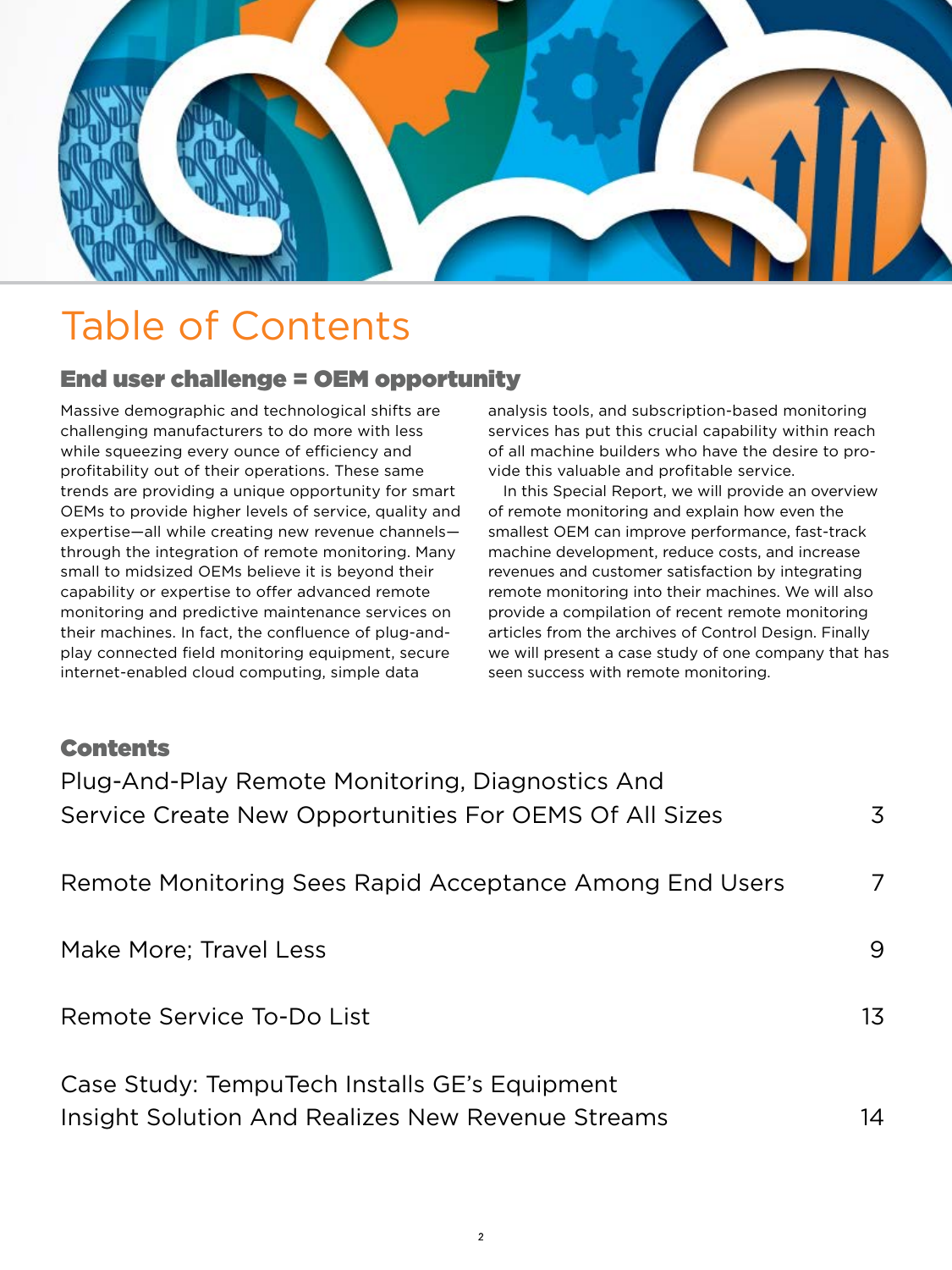<span id="page-2-0"></span>

## The Machine Builder's Guide To Remote Monitoring

Plug-and-play services create new growth opportunities for OEMs of all sizes

By Steve Diogo

R emote monitoring is the use of connected machines to collect and deliver machine-specifc or feet level data that can be analyzed by OEMs to:

- Identify existing performance discrepancies;
- Predict potential downtime events to identify problems and deliver service before they occur;
- Assess customer compliance with preventive maintenance;
- Improve the product development cycle by identifying where to add reliability to deigns or remove costs; and
- Create new revenue streams through service agreements and consulting.

Implementing a successful remote monitoring system requires three things: Secure data collection, storage and transmission that protects the OEM's and customer's data; analytics software that allows OEMs to identify relevant data; and a channel to get the right information to the right person at the right time. Some OEMs may be overwhelmed by the thought of developing such a system. But off-the-shelf systems such as Equipment Insight from GE Intelligent Platforms can put remote monitoring capabilities within reach for even the smallest machine builders.

#### Why remote monitoring? Why now?

Worldwide, manufacturers are under ever increasing pressure to compete in a market whose workforce and technology are being revolutionarily transformed. It is estimated that as much as 40% of the existing skilled manufacturing workforce will retire by 2020. Vast stores of knowledge essential to effcient plant operation will leave along with these educated workers. In response, manufacturers are seeking ways to limit the impact of this resource drain, and it is certain that many vacated positions will not be flled. Manufacturers are looking to technology—and their OEMs—to fll the void by providing tools for improved efficiency, productivity and profitability.

Add to this the explosion in the number of connected machines in factories and increased pressure on manufacturer CIOs to run more efficient operations through effective data analysis, and you have the makings of a radical transformation in the way manufacturing business is conducted. With connected machines, manufacturers expect to be able to do more with fewer resources; and that means they will be replacing only a small percentage of the positions that will be opened up through retirement.

In this new paradigm, manufacturers are already putting pressure on OEMs to provide solutions. According to Steve Pavlosky, Equipment Insight Solution Leader for GE Intelligent Platforms, OEMs who can answer this challenge will be the winners in this new world.

"OEMs are being challenged to provide solutions for manufacturers' increasing demands for cost-effective service," Pavlosky says. "The good news is that the new workers who will be flling positions on the plant foors are more tech savvy. They're using technology to drive productivity in their personal lives; they expect to be able to do the same in their professional lives."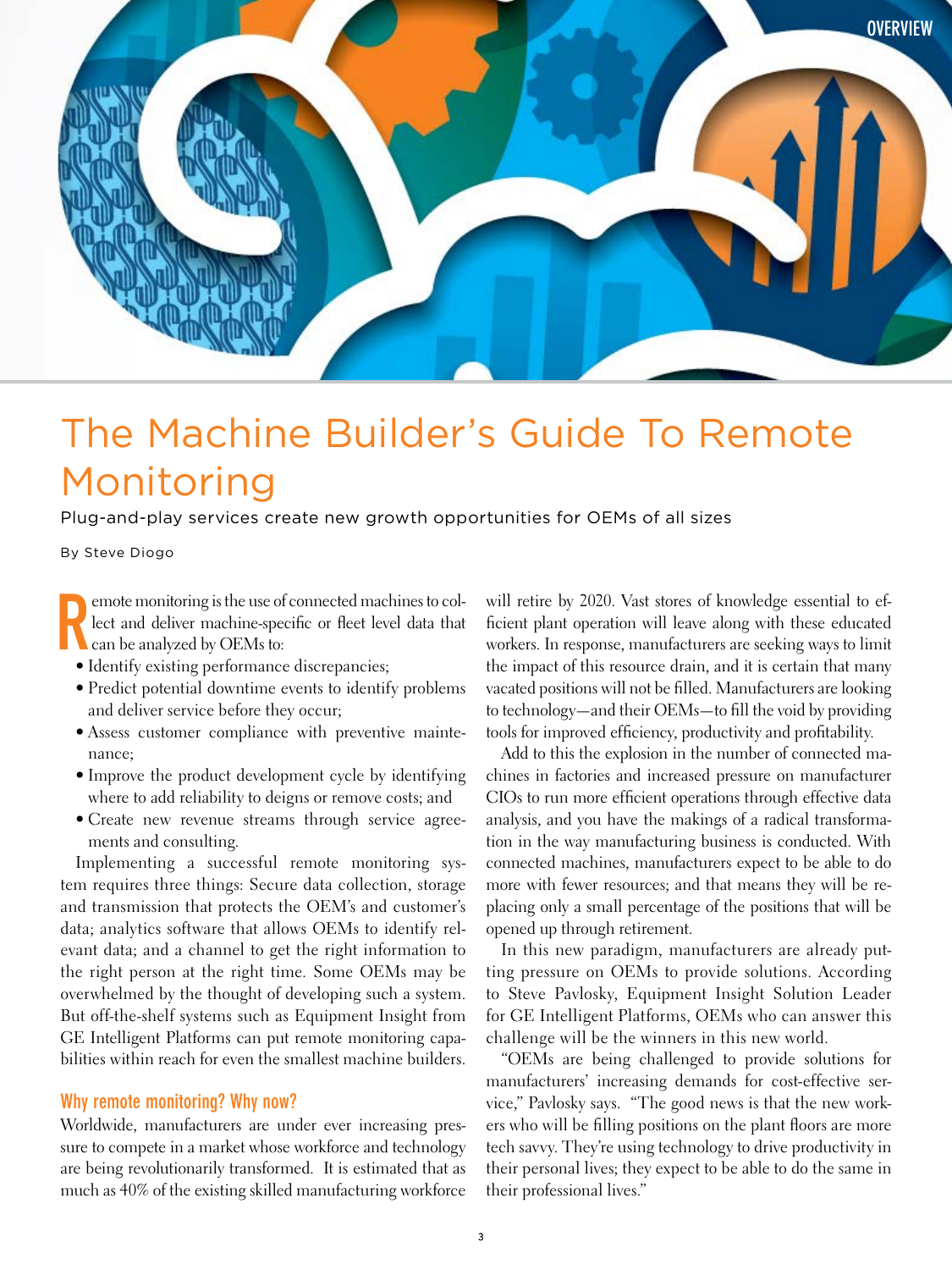

#### Benefits of remote monitoring

Like most technology advancements today, remote monitoring is not something OEMs need to design from scratch. Remote monitoring has been possible for 25 years. Today's out-of-the-box systems are largely the result of iterative improvements in communications technology, security and software developed by the giants in technology.

One example is Equipment Insight from GE Intelligent Platforms. Equipment Insight is an Industrial Internet solution for data collection, analysis, and management of distributed OEM fleets. Powered by GE's Proficy software and PACSystems RXi IPCs, it enables OEMs to securely collect and analyze machine data from intelligent devices in the feld, and relay key information to their employees and end users.

"GE is primarily a major asset OEM," Pavlosky says when asked how the company came to develop Equipment Insight. "A large percentage of our operating proft comes from servicing our assets, and we protect that by investing in technology that makes us capable of delivering that service in a differentiated way and at a reduced cost. What we've done with Equipment Insight is this: We've taken those technology investments from around the company and turned them out to the market so anyone from a small company to a major OEM can take advantage of the investment we've made."

Because of advancements such as those made by GE and others, OEMs can now leverage capabilities that are the result of millions of dollars in development. These benefts include:

- Improved customer satisfaction and loyalty through improved uptime;
- Transformation from a break/fx service model to predictive solutions;
- Improved effciency of OEMs' service and support teams;
- Improved intelligence on product usage and performance for more cost-effective and streamlined R&D; and
- New revenue streams from service contracts, support and consulting.

#### Challenges of remote monitoring

Discussion around the challenges of integrating remote monitoring frequently revolve around questions of data security, and any OEMs considering integrating third-party remote monitoring owe it to themselves and their customers to ensure the most advanced security equipment and protocols are in place. One key question to consider: Is the monitoring vendor using the same security standards they are offering you and your customers?

GE's Pavlosky says Equipment Insight was one of the frst cloud-hosted, customer-facing applications in GE.

"We had a personal onus to make sure that our team wasn't going to put something out there that had security risks or scale-ability problems," Pavlosky says. "Since we're using this technology on our own assets, we need to make sure that it's secure, that it works and that it's scale-able. Security is obviously a big deal for us, because without it the usefulness and the trust factor go away."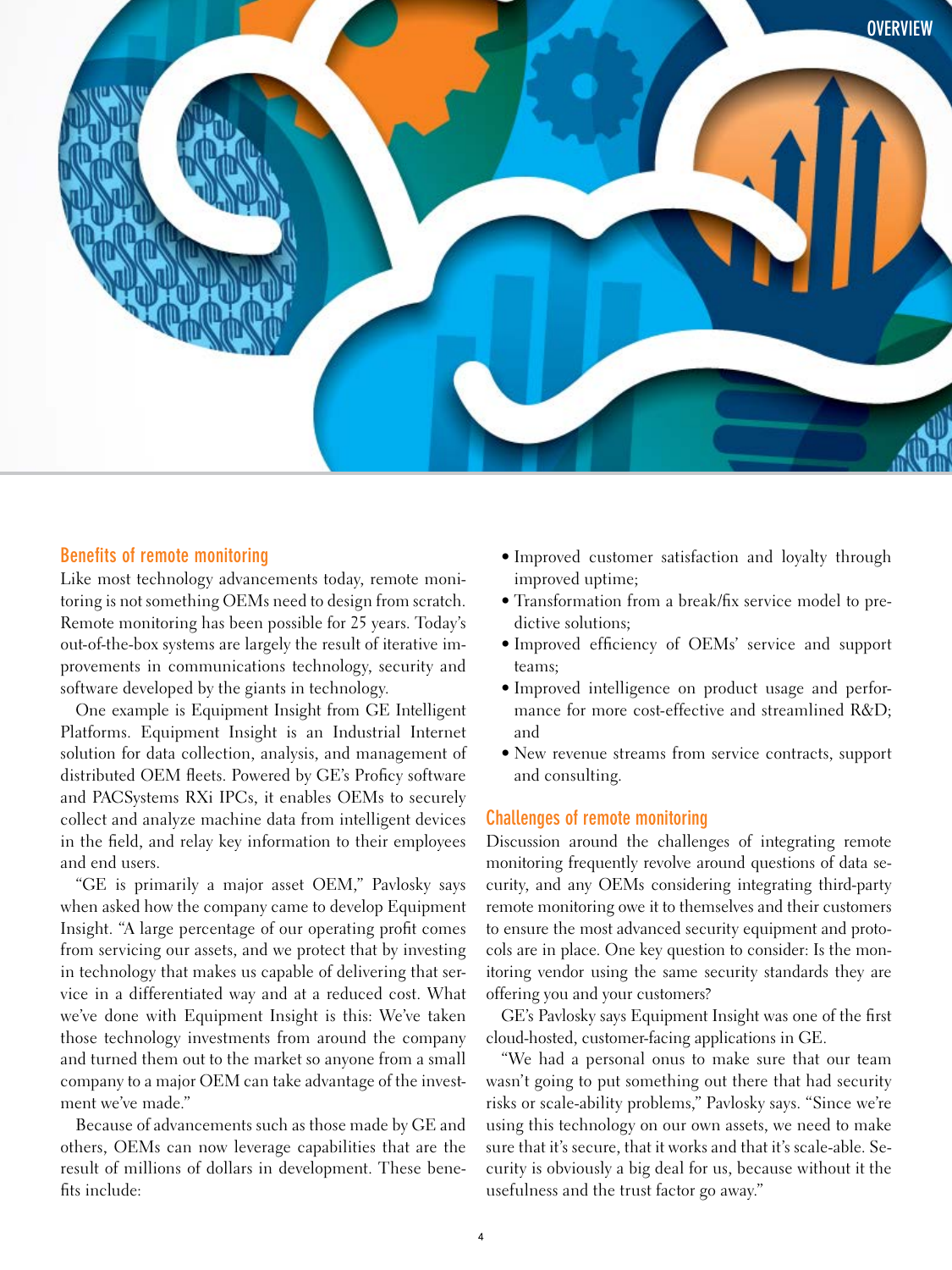

For for many OEMs, particularly small and mid-sized machine builders, the main challenge isn't security; it's often an OEM's own perception of its capabilities and business structure.

Out-of-the-box remote monitoring solutions remove development challenges and simplify integration. But to succeed, OEMs need to adjust from building and servicing machines to selling and delivering a service. In many cases, this requires some internal restructuring: Someone needs to sell the service; someone needs to monitor the data; someone needs to engage customers when a problem is predicted.

Many OEMs also need help communicating the value of remote monitoring to their customers. Pavlosky says Equipment Insight customers receive training and consulting designed to get them up and running in a couple of days and realize value in less than one week.

"OEMs get it," Pavlosky says. "What we have to do is enable them to convince their end user that their data will be secure; so we've spent a lot of time developing tools like white papers and data sheets that our OEMs can use with their customers to convince them that their data will be secure as it travels through the network as well as once it's hosted in the cloud."

Pavlosky says OEM customers even have access to GE staff lawyers who can consult with the OEMs' legal

**ADDITIONAL RESOURCES** Access white papers, videos, data sheets and other tools at http://bit.ly/1yrZsrm

counsel to help draft Terms of Service contracts with their customers.

"We can't give them legal advice or write their legal documents for them, but we can consult with them and provide them with source material," Pavlosky says. "OEMs are reaping the benefits of the work we have already done."

#### The time is now

It is a unique moment in history when OEMs can directly leverage the investment that companies like GE have made in developing the security and effectiveness of remote monitoring technology. Because OEMs can "stand on the shoulders of giants," they can adapt quickly to their customers' needs, fast track deployment and realize new channels for revenue and product development. The primary attributes required to succeed are flexibility and the desire to win in a rapidly changing manufacturing environment.

"The key thing for OEMs to understand is that a large percentage of their operating profit can come from servicing their assets," Pavlosky says. "It's really a matter of recognizing that the value is there for the taking and that the time to act is now. If [OEMs] wait two years, they're going to be two years behind along this curve. This is coming. The bigger companies are making these investments and so what we're trying to do is to make the technology accessible down to the smallest company to enable them to improve their service business and start driving business value tomorrow." co

Steve Diogo is Digital Content Director for Control Design and Control.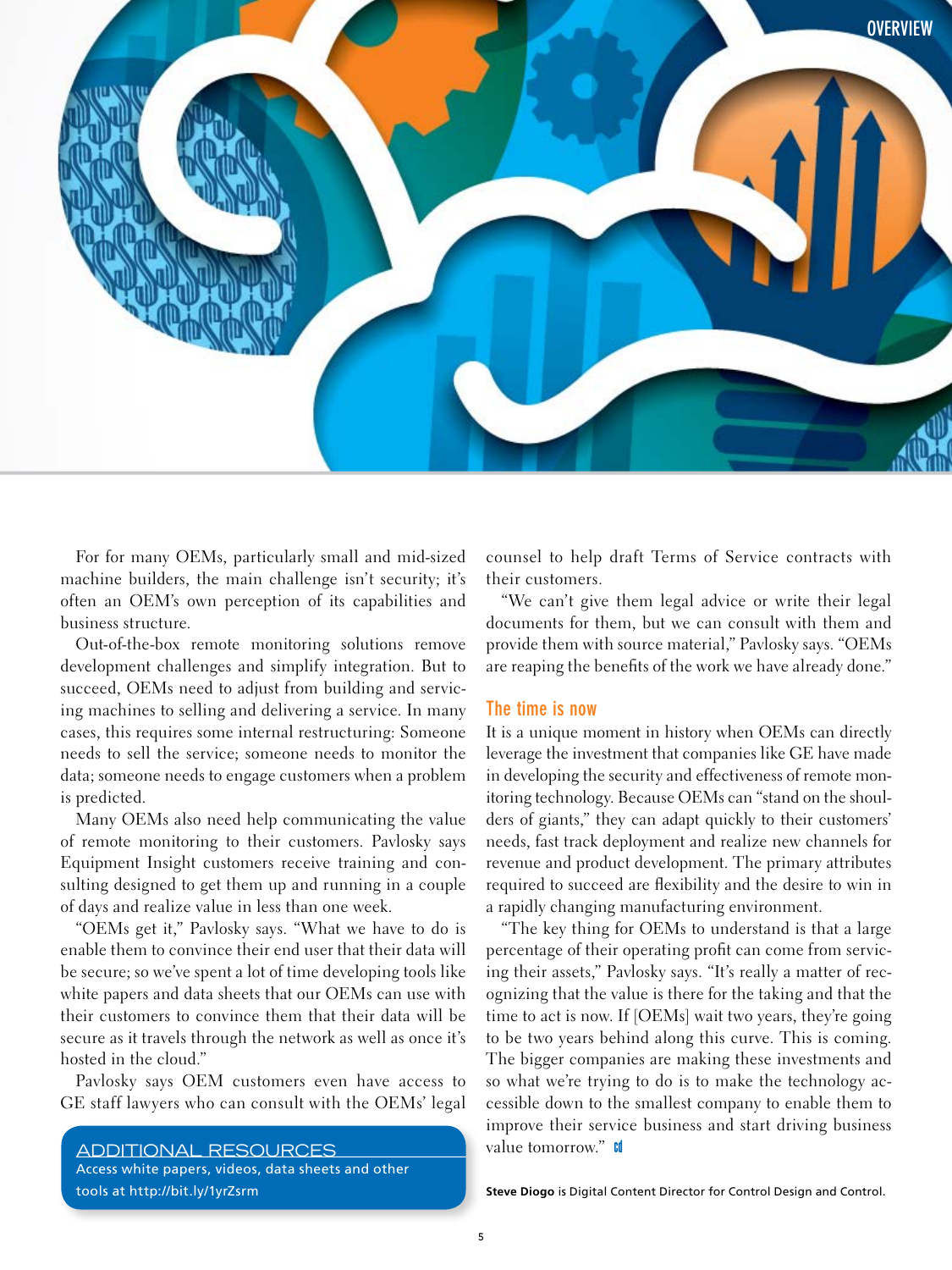

# **Insight After Install**



### Realize Immediate Value Beyond the Sale with GE's Equipment Insight Solution

Today's OEMs are expected to deliver more than machines and now they can, with the Equipment Insight solution from GE Predictivity<sup>™</sup>. The Equipment Insight solution is a controlleragnostic remote monitoring and diagnostics solution enabling OEMs to deliver a lifetime of machine data, detailed insight and predictive maintenance programs that generate revenue beyond the initial sale. As a subscription-based service, the solution has no upfront cost and begins delivering value in just two days. It's one of the many ways GE Intelligent Platforms is helping the world run better.

Discover how GE's Equipment Insight can help your operations at geautomation.com/insight-after-install

6

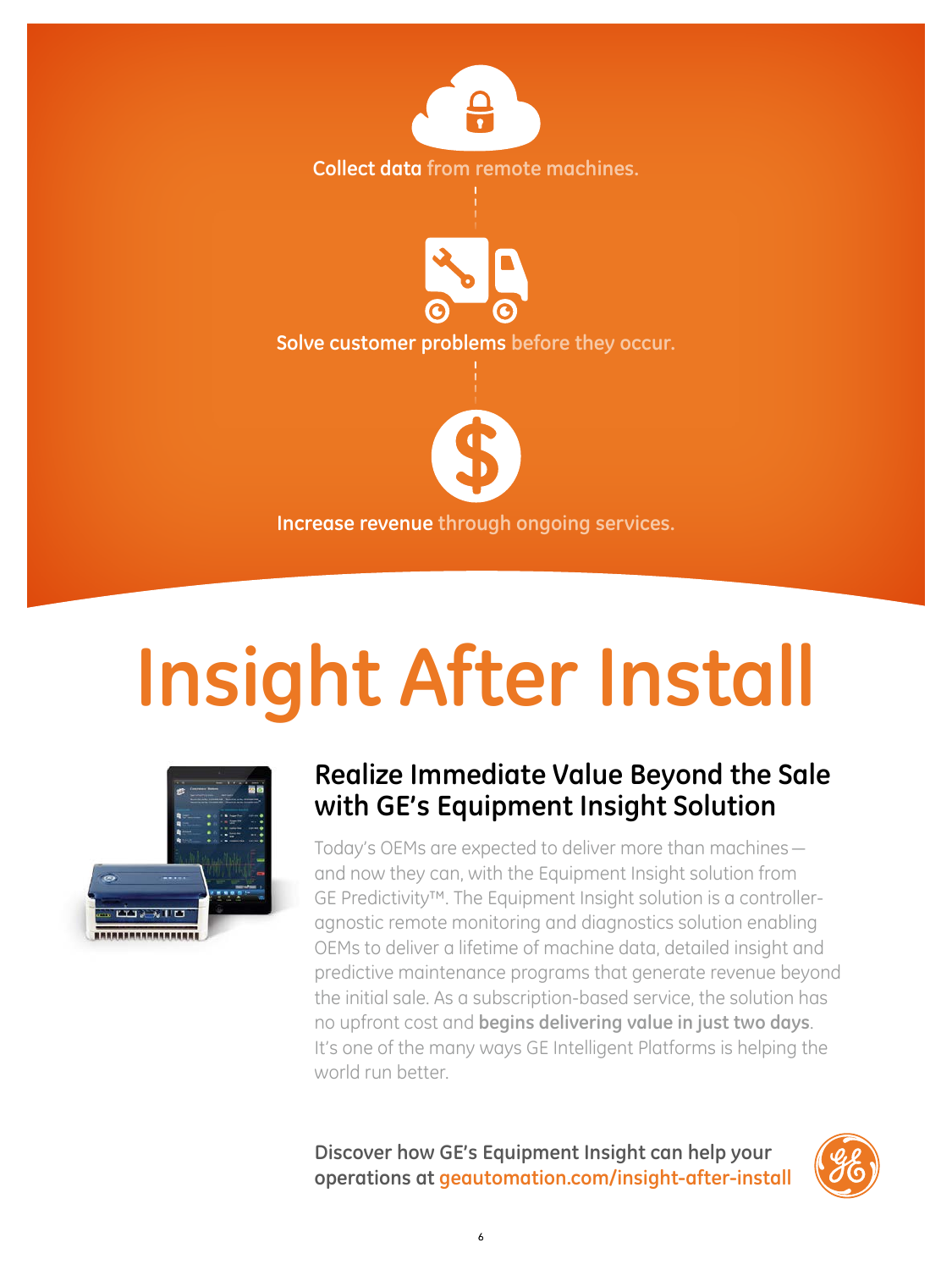<span id="page-6-0"></span>

## Remote Monitoring Sees Rapid Acceptance Among End Users

If you're not helping solve your customers' challenges, you might get left behind

By Dan Hebert

ew automation industry technologies seem to have a consistent path from inception to adoption. First, suppliers and research organizations tout the technology as a game-<br>changer, a paradigm shift, a must-have — pick your c ew automation industry technologies seem to have a consistent path from inception to adoption. First, suppliers and research organizations tout the technology as a gamedia outlets such as this one write about the new technology, but we are skeptical, as are prospective customers.

If some potential users and/or system integrators see possible competitive advantage, then these early adopters will try out the technology to fnd out if the benefts outweigh the costs. Simultaneously, suppliers fght it out to establish their proprietary technology as the standard. If end users determine the technology delivers promised benefts and required rates of return with acceptable risk, and if suppliers agree on standards and interoperability, then the technology is widely adopted.

Remote access has traversed this path successfully in the process industries, proceeding from supplier promotion to widespread end-user adoption in less than 10 years. How do we know? Because a host of end users and system integrators are eager to share remote access success stories, as you'll fnd here.

#### Competitive advantage

There are many ways to skin the remote access cat. Remote access has no standards-making organization touting its capabilities. It's not proprietary, and there isn't widespread agreement on how to accomplish it, yet it's growing at a breakneck pace. When something comes along that is truly useful and benefcial, end users jump on it.

Sukup Manufacturing, based in Sheffeld, Iowa, makes grain-handling equipment such as bins, dryers and conveying equipment. The company redesigned the control system on its QuadraTouch continuous-fow dryers using a PLC with Ethernet communications, says Matt Koch, electrical engineer at Sukup.

"We offer optional global system for mobile communications (GSM) functionality so that our customers can keep an eye on dryer operations from any cellphone," Koch says. "The GSM modem provides this add-on functionality. The PLC is already set up to connect to the modem, so all we have to do is simply plug the modem into the serial port of the PLC and activate service onto a SIM card to realize instant GSM functionality."

Remote access and other automation helped McCall Farms, a manufacturer of Southern-style foods in Effngham, S.C., to triple in size over the past five years to more than 250+ million pounds of produce per year.

Jeff Crisp, maintenance manager at McCall Farms, uses a wide range of PC-based remote access technologies that enable him to access process equipment remotely from different plant buildings, from his phone and from home, if there's an urgent need to do so. "I can securely and easily dial into plant systems from my house in order to troubleshoot," he says. "Using our PC-based control systems, I can watch any process in the plant run from my office."

Access from home is via a virtual network computing (VNC) server. "If something must be fxed in the middle of the night," Crisp explains, "this is a very attractive option."

There is no overwhelmingly popular method for remote access — process automation professionals are using software technologies such as phone dialing systems, cellphone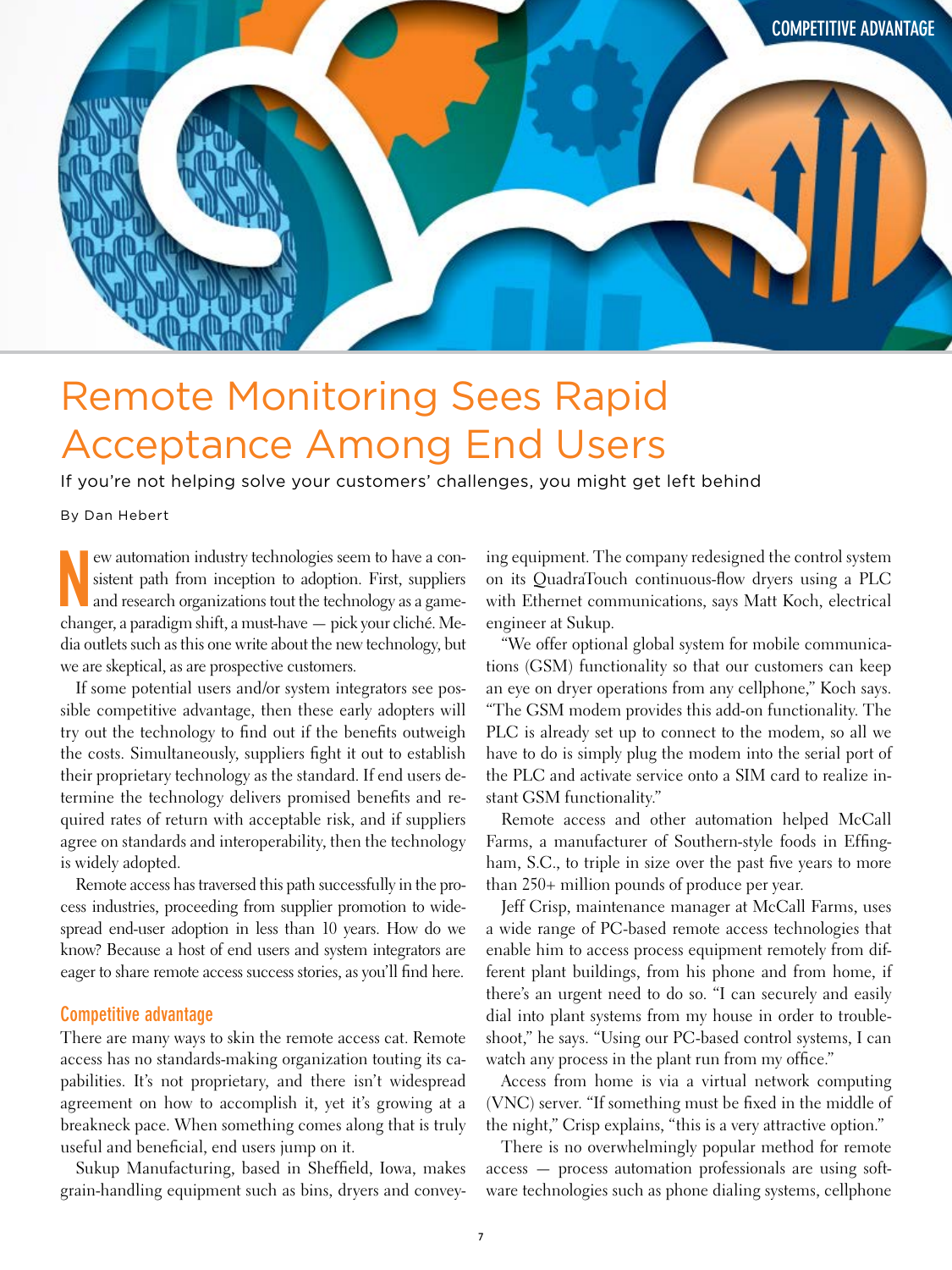

messaging systems, virtual private networks (VPNs), VNC and various PC-based software programs that allow remote users to view and even control PCs at the local site.

#### Remote access fuels success

It seems everybody in the process industry is using remote access in one way or another, for a variety of purposes ranging from equipment diagnostics to optimizing control systems.

Nor Cal Controls ES, a system integrator in Placerville, Calif., used remote access to solve a similar problem with unfamiliar software. "Recently, we were in the process of providing balance-of-plant tuning for AEP at one of its new power plants," says Bob Lopez, control engineer at Nor Cal. "We purchased ControlSoft's PID tuning software, but because of our unfamiliarity with the software and the GE ICS PID controllers, our process models were generating tuning values that were completely off in magnitude."

Lopez was connected with a ControlSoft process engineer, who assisted them using TeamViewer software. "He was able to access the control system remotely and participate in the bump tests and process model evaluations," Lopez explains. "This allowed him to identify and correct our PID scaling factors, which had been the cause of our initial invalid numbers."

Saving time and travel expenses is a major beneft of remote access. For Nor Cal Controls, it meant the company didn't have to wait for an expert from ControlSoft to travel to the site.

Glenn Givens, principal at Givens Control Engineering, a system integrator in Burlington, Ontario, says he used remote access to avoid traveling to "a location where my personal safety could not be guaranteed," as he puts it. "Using a VNC connection, we quickly discovered a major roadblock that halted the project for months. Had I traveled there, I would have found out after one day that there was no point in staying, and the travel costs would have been extremely wasteful." access allows the vendor to help out. "At another customer site, we called the DCS vendor for assistance, and they logged in via VNC to fnd and correct the problem," Givens says. "The person with whom we communicated logs in to customer sites all day, full-time in his technical support role."

Global system integrator Maverick Technologies, headquartered in Columbia, Ill., leverages remote access to service clients and ease internal work. "In addition to the more mature areas like wireless tank gauging, SCADA and other remote concepts, we've made heavy use of the PC's remote access capabilities on newer control systems," says Chad Harper, Maverick's director of technology. "Internally, we utilize remote access to our internal development PLCs and DCSs, which allows for expanded capabilities in training and project support. We have several clients where we perform project and maintenance work directly in their control system through dedicated PC-to-PC connections. We also provide network monitoring services for clients who have too many remote facilities to support adequately in person."

Meanwhile, Malisko Engineering, a system integrator in St. Louis, has used remote access for 10 years, so it's in a good position to summarize its advantages. "Remote access to industrial automation systems has proven to be an extremely cost-effective component of a plant's support system," says Dan Malyszko, senior systems engineer. "Getting a process line back up and running in minutes rather than hours by giving technical support resources via remote access can help a plant avoid thousands of dollars of downtime. Another beneft is reduced costs when making control system programming changes. Depending on the nature of the programming change request, travel costs can be eliminated entirely when performing the work via remote access." If

**Dan Hebert** is Senior Technical Editor Control Design and Control. This article originally appeared on ControlDesign.com.

And when there is a problem with the control system, remote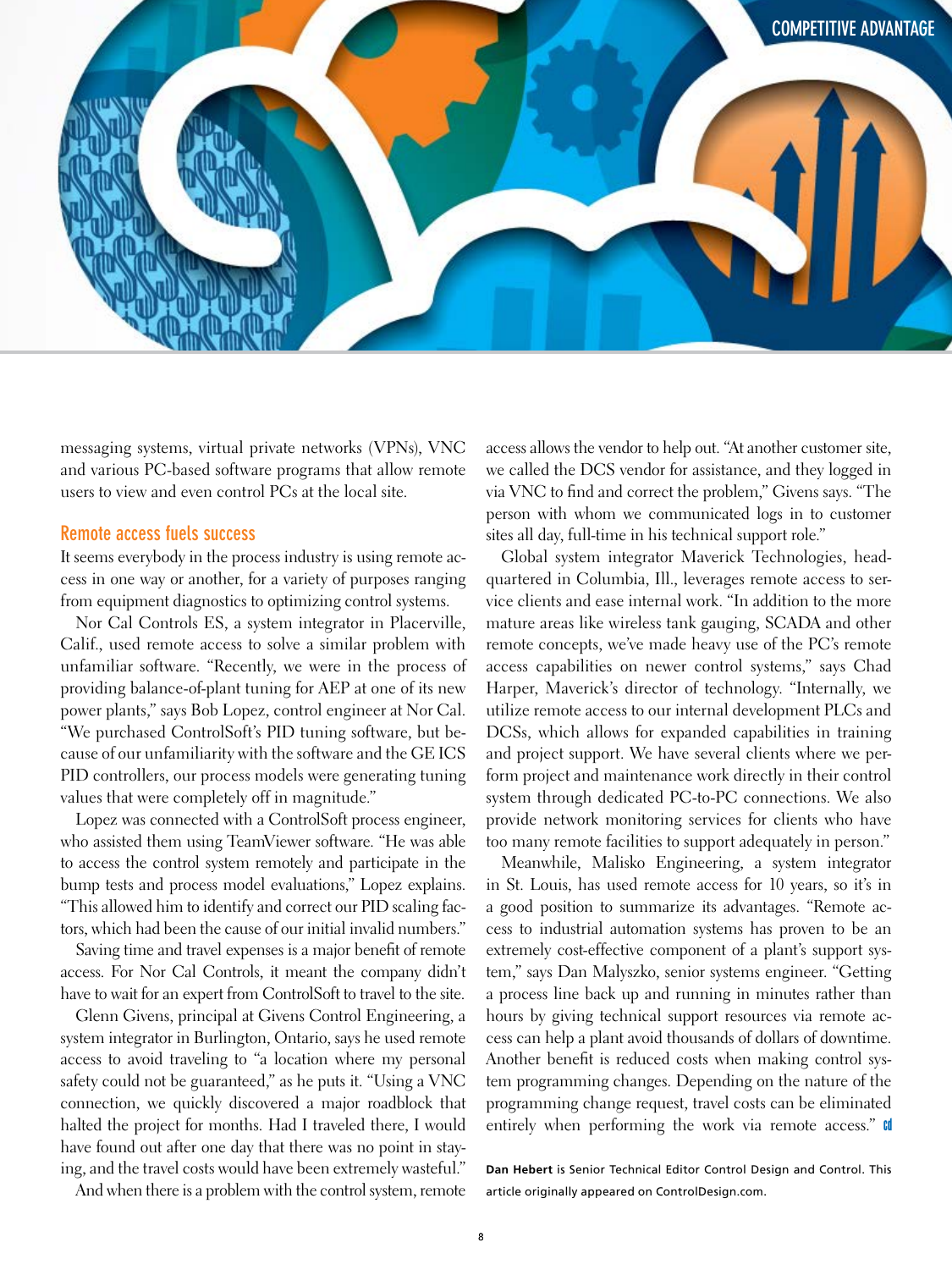<span id="page-8-0"></span>

## Make More; Travel Less

Remote monitoring, diagnostics and control tools enable machine builders and integrators to skip the travel, but offer more services

By Jim Montague

**D** emanding applications such as heat-treating can be complex, so furnace control systems must do more than regulate temperature. For example, a 10-bar, quench-furnace system provided by Ipsen, Rockford, Ill., emanding applications such as heat-treating can be complex, so furnace control systems must do more than regulate temperature. For example, a 10-bar, also must control speed, pressure, fow direction and other variables throughout the quenching process because they directly affect load distortion in die-casting operations. These parameters change from product to product, so furnace controls need to allow users to develop and test batch recipes too.

Users of Ipsen's industrial vacuum and atmosphere furnaces use its CompuVac control system to look into their thermal-processing applications in the aerospace, commercial heat treating, medical, energy and automotive felds. However, users still need more help.

"Local controls provide a window into the furnace's process with standard features, including an integrated touchscreen for monitoring workloads, displays for programming, running, real-time and historical monitoring, almost unlimited recipe creation, modifcation and storage, and alarm displays, batch reports, quality control audits and record archiving," says Larry Moore, electrical and software engineering manager at Ipsen. The company designs and builds industrial vacuum furnaces, atmosphere furnaces and supervisory control systems, while its aftermarket support team helps users around the world solve problems, plan furnace controls upgrades, replace hot zones and secure parts, maintenance and feld services.

"Though CompuVac makes it easy to create and run

custom heat-treating profles and batches, users often have questions or need support from our engineers," Moore explains. "Ipsen's aftermarket support team is prepared to offer technical advice and help diagnose problems, and remote access to both control systems helps our technical personnel see what the system is doing. In the past, we relied on an Ethernet modem, which required an analog phone connection at both the customer and Ipsen's locations. Phone modems are notoriously slow, and in some cases, providing the analog phone connection at the customer site proved diffcult or impossible. We clearly needed a better remote access solution."

#### Saving miles and time

Luckily, the expansion, diversifcation and growing sophistication of remote machine support makes it more practical for builders, integrators and other service professionals to access users' equipment and production lines from a distance, and then monitor, maintain, troubleshoot, repair and upgrade them without being physically onsite. Instead of dealing with clunky, old-style, dial-in modems, or even jumping through hoops to get permission to access users' internal virtual private networks (VPNs) or other networks, the latest remote-access components let outside experts work on safe versions of a machine's operating software and data, which are served up to cloud-based services that don't require users and their IT departments to allow access to their internal networks.

"We encourage customers to install ports into their systems to allow remote access for monitoring and trouble-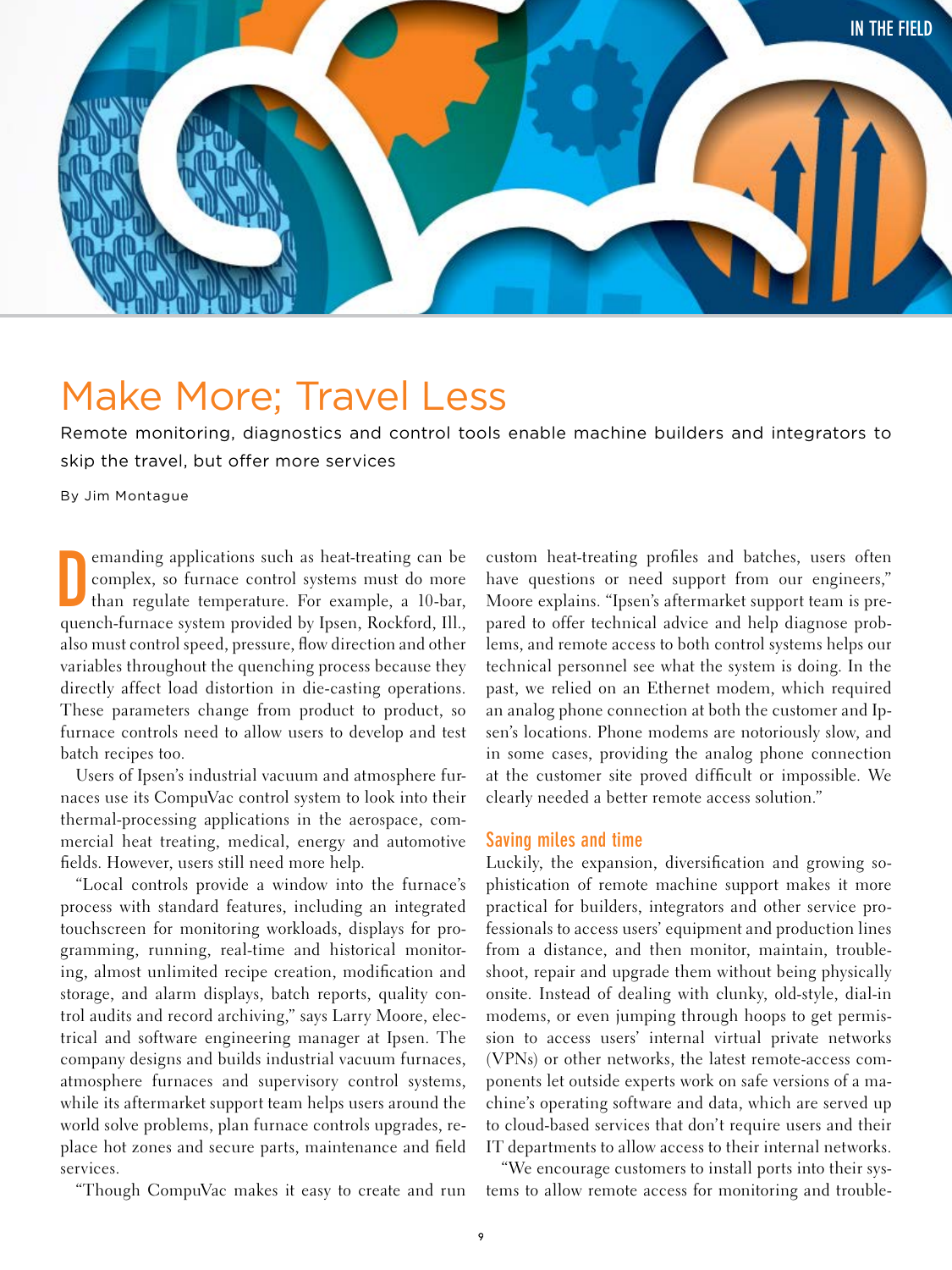



#### **ASSISTANCE AT A DISTANCE**

Figure 1: Ipsen supports its vacuum furnaces with VPN routers over the Internet, which allow data in a user's CompuVac furnace control system and other devices on the local control network to be accessed remotely.

shooting," says Jon Ertle, vice president of sales at Criterion Manufacturing Solutions in Comstock Park, Mich. The company manufactures CNC routers and CMMstyle gauging machines and delivers custom production, automation and gauging equipment. "In the beginning, the best way was to dial in," Ertle continued. "Later, due to security concerns with the Internet and early VPNs, we usually phoned ahead to request access, but it could take days or a week for some IT departments to grant it. Most recently, we've been able to use VPN routers, which plug onto our customer's machine, establish a secure, SSLbased VPN tunnel, and can call our headquarters when they have a problem."

This gives Criterion a safe, remote link to the PLCs and HMIs on its users' machines. "We can also monitor and manage serial connections to program barcode readers and other devices, or we can integrate cameras or other peripheral equipment," Ertle adds. "Using these new VPN routers saves our customers and us a lot of time.

Many times, users contact us with a problem that's actually a symptom or the result of another problem, but now we can look at their HMIs and PLCs for the underlying situation and solution."

#### The right router

Though they're relatively new in remote machine monitoring, VPN routers are being deployed to remotely monitor and control all kinds of machines and other equipment because they're easier to set up, more secure and less intrusive than other monitoring methods.

For instance, to achieve secure remote access to its furnace controls installed worldwide, Ipsen's VPN routers allows the company to connect to a customer's industrial network via the Internet with little intervention from its IT department, while secure communication is provided by the VPN and a stateful packet inspection (SPI) firewall.

"The router's wide-area network (WAN) port typically connects to the customer's company network, which gives it access to the Internet through the corporate firewall/ router. But because it tunnels outbound - that is, back to Ipsen  $-$  no ports need to be opened on the inbound side of the customer's network. This satisfies the customer's IT department security requirements because outsiders can't detect a port," Moore explains. "Conversely, the router can be connected directly to the Internet via its WAN port if a customer doesn't want any connection to its corporate network."

Once its initial connection is made, the VPN router allows Ipsen's engineers to view system data in real time and download program changes when needed. The router can be installed in the furnace's control panel via a DIN-rail module, a PCI card or as a portable device that plugs into a USB port, depending on the customer's requirements. Typically, there is a router at each end of the tunnel. Ipsen installs one per furnace, but only one receiving router is needed at Ipsen's home base to accommodate up to 250 simultaneous VPN connections.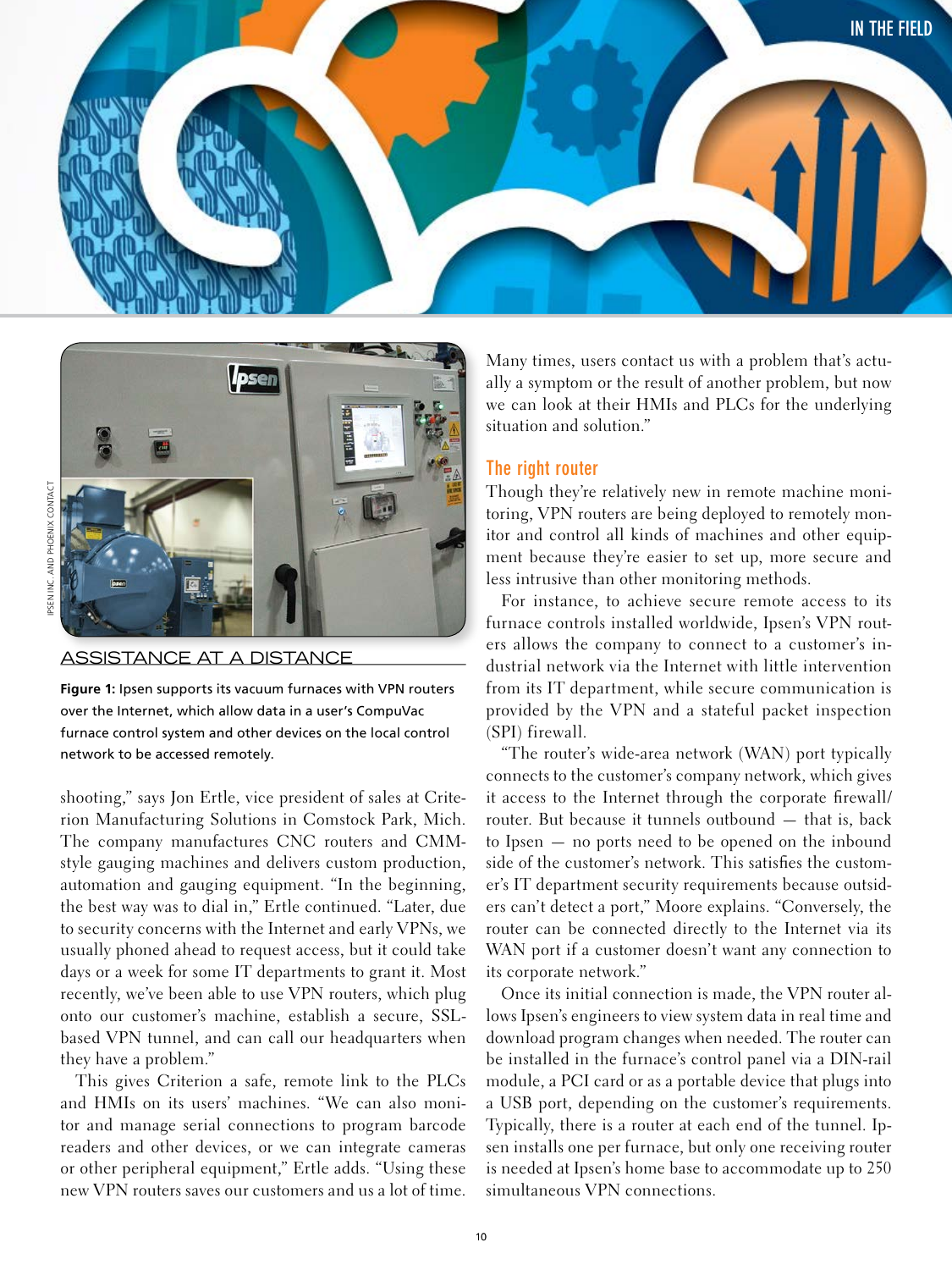

"The network is confgured in such a way that our service technicians can access each customer's VPN from laptops," Moore says. "A technician can see all the customer furnaces that are tunneled back to the mGuard at Ipsen in a hub-and-spoke topology. Once connected, the router lets our engineers access data from any Ethernet-connected device on the furnace's local network, including PLC, HMI, DAQ instruments and video recorders. The router's own confguration can also be accessed remotely through the VPN connection."

As a result, the VPN router can be used for start-up support, maintenance support or customer-requested enhancements. And, though these installations on equipment are relatively new, Ipsen already has performed many remote control modifcations and diagnostics that previously would have required an on-site service technician.

"Saving the cost of one service trip under warranty is enough to pay for the cost of a system," Moore adds. "Remote access is a mature technology, but past iterations often lacked performance, cost-effectiveness and security. Our VPN remote access system overcomes these challenges and provides safe, secure, high-speed and low-cost access to users' equipment worldwide from one router located at our headquarters."

#### Standards aid oversight

To help improve machine monitoring, some builders have pursued standards to help streamline communications with their devices — and between them. While many builders still use basic TCP/IP and other Ethernet varieties such as Profnet, EtherNet/IP and EtherCat to enable machine connections and ties to upper levels, some interoperability problems persist. As a result, several developers launched the MTConnect open, factory-foor communication protocol, which was initially used for machine monitoring, status reporting and other details, but is growing to include alerts and alarms, temperature, speed and other information.

"There are basically three ways to get information from

a machine," says Dave Edstrom, president and board chair of the MTConnect Institute. "The frst is native support for a standard, such as MTConnect, which is basically plug-and-play. The second way is to use a device that doesn't speak a standard protocol, but does have an adapter that translates from the proprietary protocol to a common format, for example, using an MTConnect adapter to speak to a Fanuc controller via its standard Focas protocol. The third way is to use a machine that can't provide information through a software interface, so the only way to get information is by intercepting electrical signals. One advantage of MTConnect is there are lots of options for using it with legacy equipment."

For example, Okuma in Nagoya, Japan, and its U.S. subsidiary, Okuma America, in Charlotte, N.C., stopped counting when its users reached more than 200 machines with MTConnect for shop-foor monitoring of its legacy and current, open-architecture Thinc-OSP controls, according to Brian Sides, Okuma's technology director.

"One notable installation occurred recently in Europe, where our customer wanted to connect its new Okuma machines to its existing Freedom eLog shop-floor monitoring system," Sides says. "Using our MTConnect agent, we were able to provide the customer with the necessary plug-and-play connectivity to allow them to monitor the productivity of these new installations from their U.S. headquarters." Freedom eLog comes from 5ME, which is a new business launched in July that includes the tooling and services, cryogenics and software business units of the former MAG IAS.

#### Security and documentation

Of course, despite the ability of VPN routers and other networking components to segregate network traffc and conduct secure tunneling, many users remain concerned that remote monitoring will expose them to intrusions and possible attacks. To allay these fears, most suppliers give users physical keys and switches, so they can enable their VPN routers only when remote monitoring and support is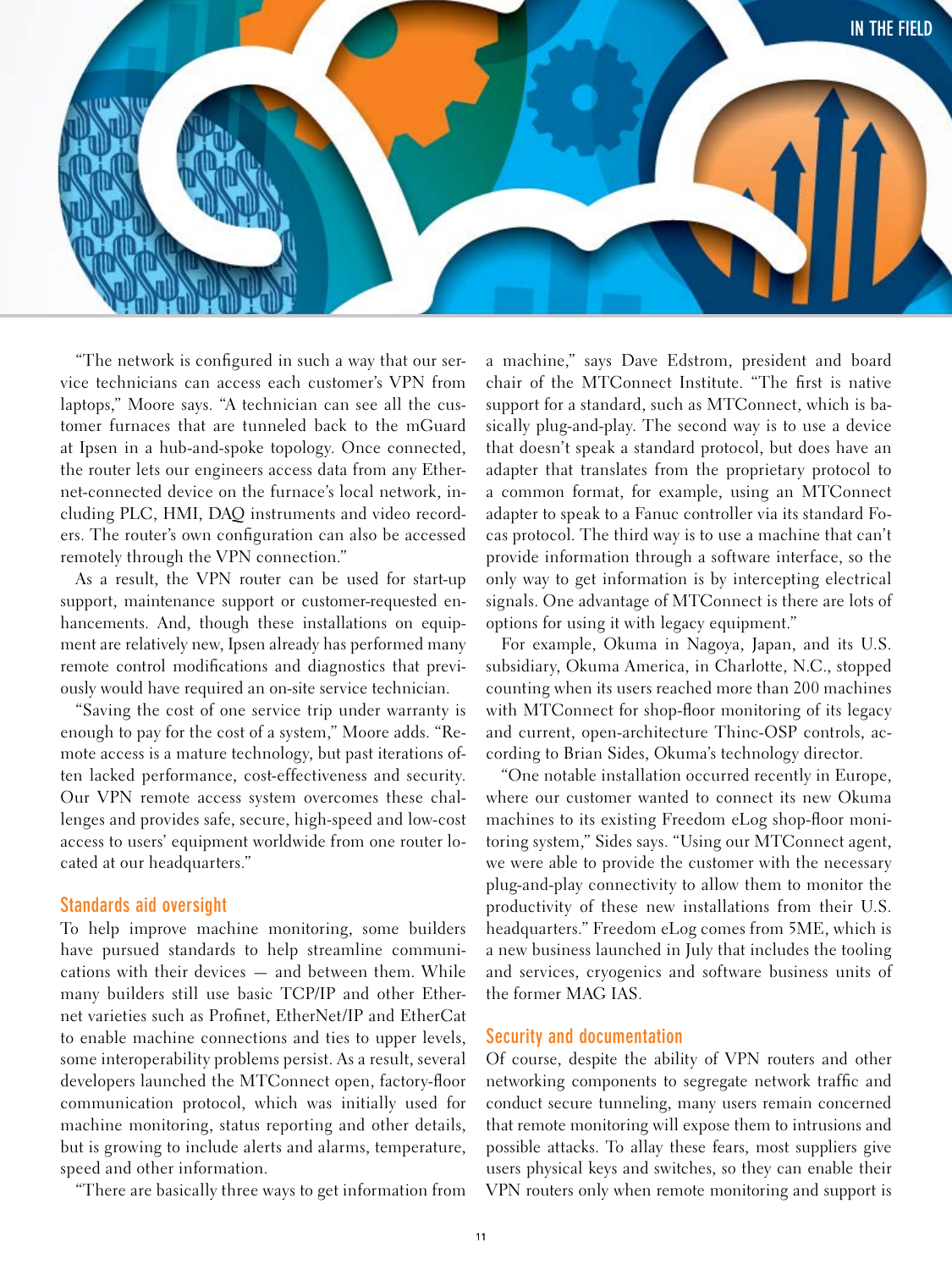

needed, and disable them when the problem is resolved.

Once a secure VPN router connection or other external link is established, another primary way that remote monitoring and control can become more approachable and workable for many users is by sending applicable operating information to a third-party location, such as a cloudbased service. This strategy gives remote engineers and technicians the data they need to support the equipment, but doesn't compromise the user's internal network security.Besides accessing operating data and conditions, remote monitoring and control increasingly means collecting and relaying real-time video and other specialized data streams.

For example, Germany-based groninger GmbH and its subsidiary, groninger USA LLC in Charlotte, N.C., design and build fill-and-finish processing lines for pharmaceutical and cosmetics manufacturers. Since the firm was formed in 1980, they've installed more than 3,000 machines, including more than 500 in North America.

To help reduce its considerable travel and phone time, groninger developed its Remote Video Service, which it offers as an option on new machines or as an upgrade to existing, Ethernet-enabled equipment. The service begins with a secure, key-switch-enabled, customer-initiated VPN connection between a user's machine at its facility and groninger's secure, internal service network in the U.S. and Germany.

Most onsite machine networks include the usual PLCs, HMIs, servo controllers and other Ethernet-enabled devices, which groninger's service engineers can access to see live program statuses, make any needed changes, backup or restore programs, create new recipes and deliver machine or software updates or revisions. Once a problem is resolved or the machine's PLC or program is updated, the users can switch off their VPN key to disconnect their machine network from groninger's service network.

However, groninger's service also lets users connect a remote-controlled video camera to their same machine network (Figure 2). So besides viewing live PLC and I/O displays, groninger's engineers also see the machine from an



#### VIEW TO A FILL

Figure 2: An operator interface and other crucial points on groninger's fill-and-finish processing lines at its customers' plants can be viewed at the machine builder's home office via remotely controlled video cameras.

operator's perspective by panning, tilting and zooming in the camera to examine particular areas. For easy camera setup, groninger uses a Power-over-Ethernet (PoE) module to supply its remote cameras with power and data over one cable.

The company also developed remote monitoring and control over wireless networks, which is a setup option in its Remote Video Service. This method employs one router, one key switch and one wireless access point at each production floor. As a result, each groninger machine with the wireless option has an antenna installed that allows it to connect to the wireless access point. The firm reports that wireless is especially effective for many of its cosmetics customers, who must reconfigure their production lines regularly to accommodate changes in packaging size, shape and types. If

Jim Montague is Executive Editor of Control and Control Design. This article originally appeared in the November 2013 issue of Control Design magazine.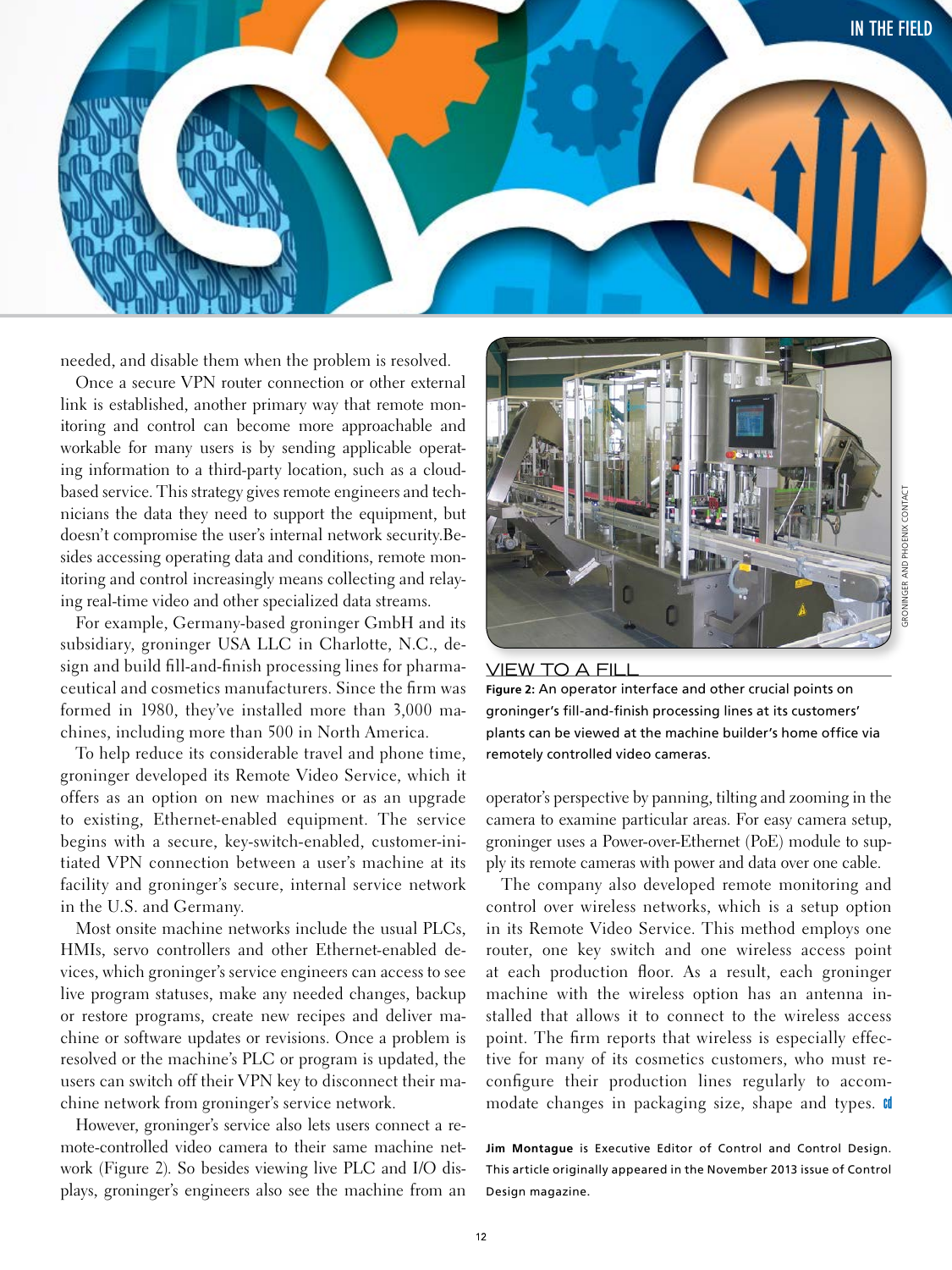

## **Remote Support To-Do List**

Every application has its own unique characteristics and requirements, but there are some common requirements, methods and tools that machine builders, integrators and others can use to establish remote support, monitoring, troubleshooting and even control.

- Reexamine end users' business performance goals; evaluate machines, production lines and other equipment for achieving them; and evaluate how and where report monitoring and support could help.
- Analyze existing network infrastructure, including ports, other physical and wireless connections, communication protocols, hardware components and software used.
- Determine if network upgrade from dial-up modems to VPN and IP-based communications would improve remote support to end user and establish permissions and policies for granting access.
- Coordinate deployment of remote monitoring components with existing machines and equipment, especially to make sure remote support devices don't affect production operations.

• Implement appropriate level of security functions in remote support devices and networks, including secure IP and VPN links, configurable firewalls, packet inspections and dynamic data filtering.

| Company Name                                                                      | Company Name                                                                 |                           |                |
|-----------------------------------------------------------------------------------|------------------------------------------------------------------------------|---------------------------|----------------|
| Contact Name                                                                      | Contact                                                                      |                           |                |
| Contact Title                                                                     | Title                                                                        |                           |                |
| Industry organization operates in                                                 | <b>Select One</b>                                                            |                           |                |
| Primary application                                                               | ÷<br>Other Engine Equipment and Machinery OEM -- Not Engines / Turbines etc. |                           |                |
| Primary geographic location                                                       |                                                                              | ė<br><b>United States</b> | $\overline{6}$ |
| Total number of assets you would like to remotely monitor (new units + retrofits) |                                                                              |                           |                |
| Average annual revenue per unit                                                   |                                                                              |                           | \$0.163        |
| Current annual revenue of assets that you would like to remotely monitor          |                                                                              | \$37                      |                |
| Average net incremental operating margins on those assets (including services)    | 14.5%                                                                        |                           |                |
| Average annual expected growth in revenue or equivalent.                          | 5.0%                                                                         |                           |                |
| Do you sell service contracts directly?                                           |                                                                              | Select One                |                |
| Do you currently use homegrown RW&D software solutions?                           | Select One                                                                   | 58                        |                |

This tool was developed to help decision makers analyze outcomes and assess the potential benefits/payback of implementing this GE Predictivity<sup>™</sup> solution. Click here to launch this helpful tool, http://bit.ly/1J0Rlwl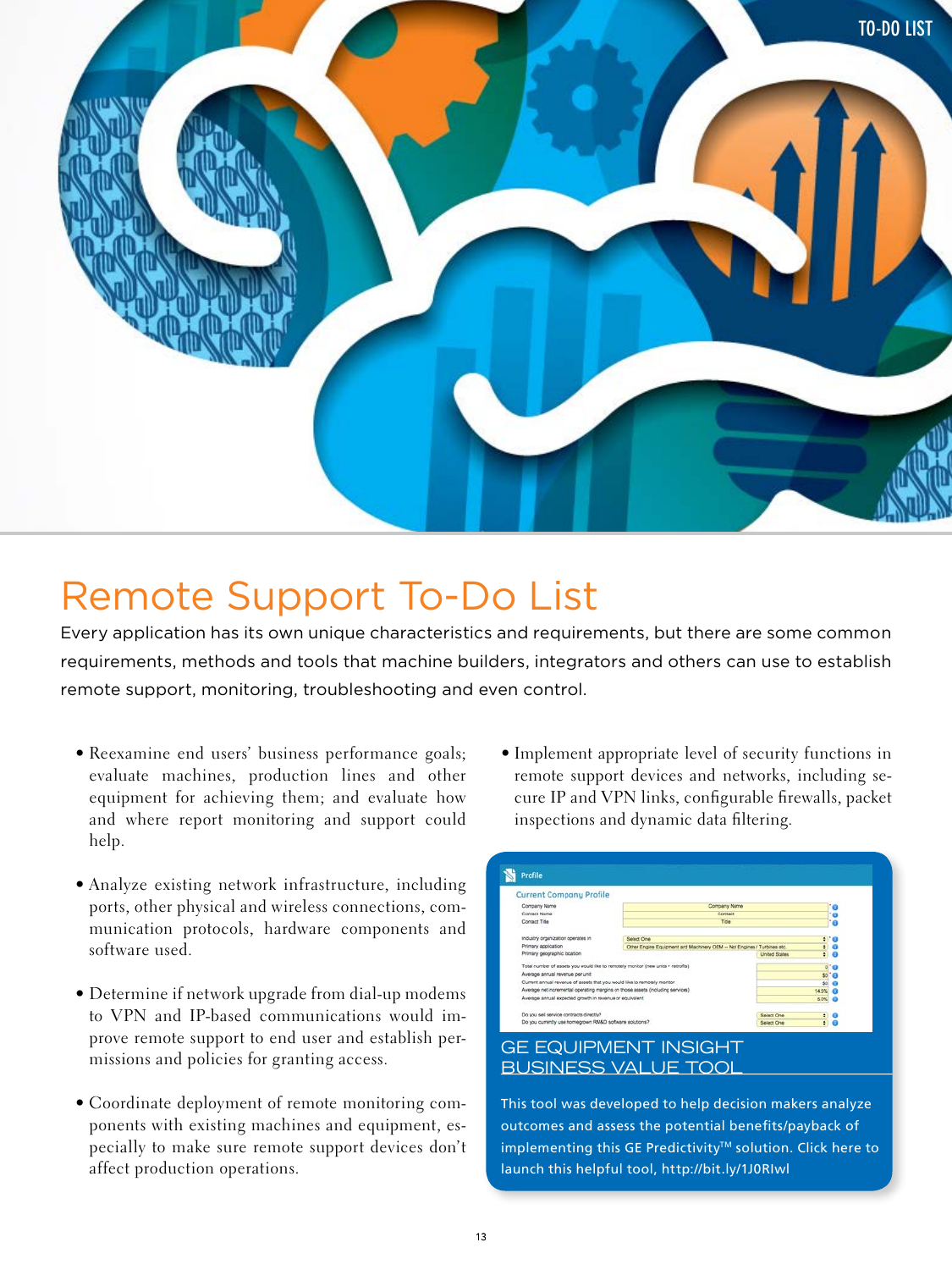<span id="page-13-0"></span>

## TempuTech Installs GE's Equipment Insight Solution And Realizes New Revenue Streams

#### The OEM

TempuTech, based in Memphis, Tenn., is an OEM provider of grain management systems. The company manufactures custom built cables and sensors that monitor grain temperature and provides turnkey, scalable hardware and software solutions to small and large farms.

#### The Challenge

To help farmers and grain management companies protect their investments, TempuTech has developed two main software offerings—a temperature monitoring system and a hazard monitoring system. The company's temperature monitoring system sends standardized temperature reports to customers daily so they can reduce the grain temperature as needed to protect grain from hot spots due to infestation and germination that can cause the product to combust. The company's hazard monitoring systems pinpoint problems in grain conveyor systems such as belt misalignment and slippage, speed variation, and overheated bearings.

TempuTech teamed with GE Intelligent Platforms to integrate the systems and offer real-time, proactive alarming, automatic back-up and redundancy features, mobile capability, customizable reports, and in-depth data on alarms.

#### The Solution

The Equipment Insight Solution, from GE Predictivity™, gathers and analyzes temperature and hazard data from TempuTech customers and activates alarms in response to specifc incidents and conditions helping TempuTech proactively notify their customers. TempuTech can now dispatch the nearest technician to the customer with the right parts and tools in-hand improving utilization of their feld services resources. As a pilot, TempuTech installed a GE Equipment Insight solution to run the hazard monitoring system at a large grain manufacturer.

Equipment Insight is an Industrial Internet solution for data collection, analysis, and management of distributed OEM fleets. Powered by GE's Proficy software and rugged PACSystems RXi IPCs, it enables OEMs to securely collect and analyze machine data from intelligent devices in the feld, and relay key information to their employees and end users.

The GE system allows onsite viewing, virtual monitoring via a secure cloud environment from mobile devices or browsers, and control of grain transfer operations across the facility. In addition to the local HMI hardwired screens, the virtual monitoring is provided via a dedicated, secure cloud-based environment, combining the redundancy and security of a physical connection with the convenience of the cloud. TempuTech anticipates that the Equipment Insight solution will improve its customer's asset performance, reduce unplanned downtime, and improve decision-making effectiveness.

Data is now available in real-time in a private cloud-based environment provided by TempuTech for its customer and accessible via a custom URL anywhere, anytime, on any device. TempuTech plans to install a temperature monitoring system at at one of the customer's other facilities to remotely monitor the plant's 5,000 temperature sensors.